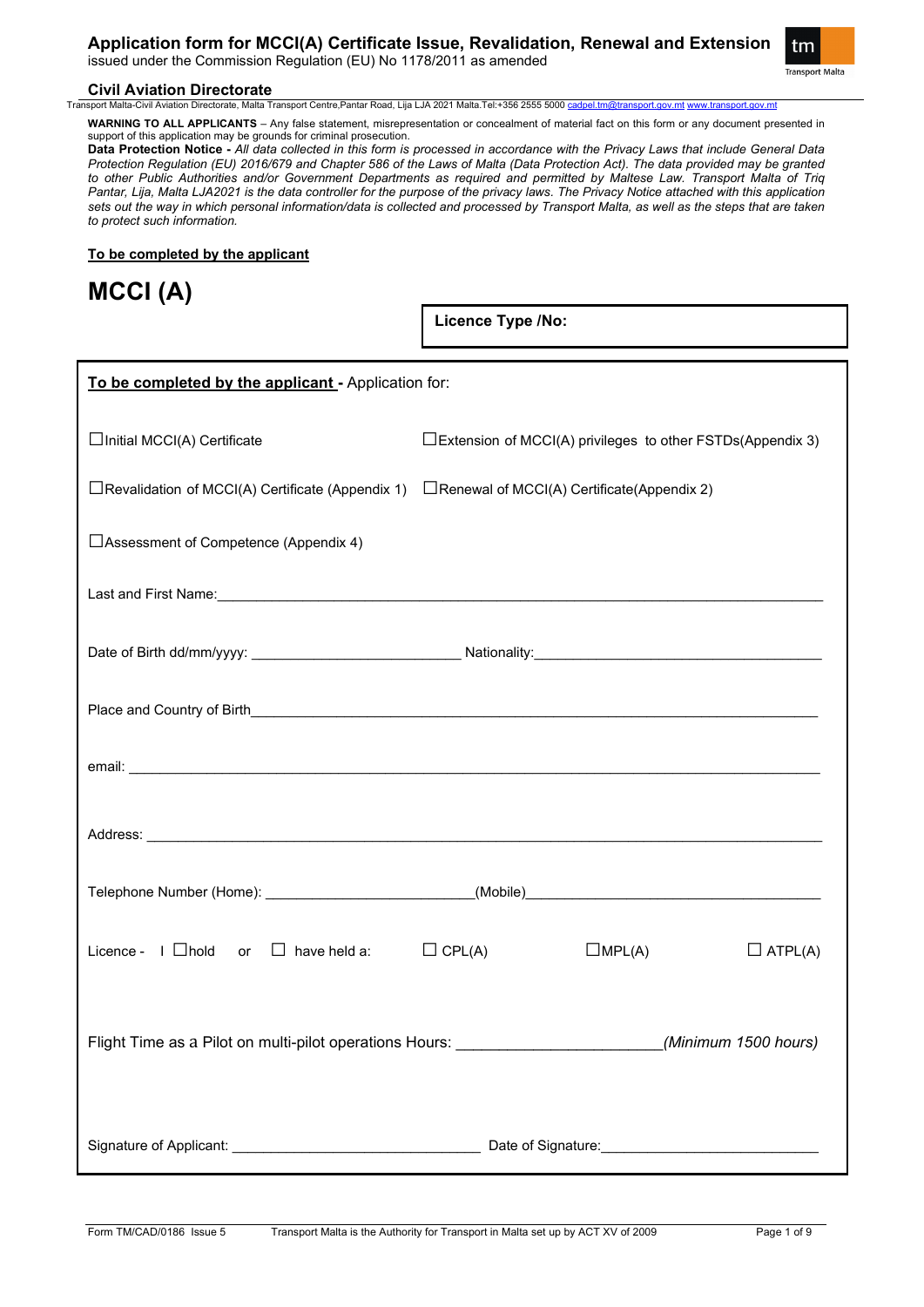

**Civil Aviation Directorate** Transport Malta-Civil Aviation Directorate, Malta Transport Centre,Pantar Road, Lija LJA 2021 Malta.Tel:+356 2555 5000 [cadpel.tm@transport.gov.mt](mailto:cadpel.tm@transport.gov.mt) [www.transport.gov.mt](http://www.transport.gov.mt/)

| MCCI (A)                                              |                                                                                                                                                                                                                                      |
|-------------------------------------------------------|--------------------------------------------------------------------------------------------------------------------------------------------------------------------------------------------------------------------------------------|
|                                                       | Applicant's Full Name and Licence No:                                                                                                                                                                                                |
|                                                       |                                                                                                                                                                                                                                      |
| <b>First Issue</b>                                    |                                                                                                                                                                                                                                      |
| To be completed by ATO and signed by Head of training |                                                                                                                                                                                                                                      |
| assures the level of proficiency required.            | The ATO confirms that the candidate has been trained according to the approved syllabus for the MCCI (A), and                                                                                                                        |
|                                                       |                                                                                                                                                                                                                                      |
|                                                       |                                                                                                                                                                                                                                      |
|                                                       | Location & date: <u>contract and a set of the set of the set of the set of the set of the set of the set of the set of the set of the set of the set of the set of the set of the set of the set of the set of the set of the se</u> |
|                                                       |                                                                                                                                                                                                                                      |
|                                                       |                                                                                                                                                                                                                                      |
|                                                       |                                                                                                                                                                                                                                      |
|                                                       | Technical training related to the type of FSTD where applicant wishes to conduct instruction. Hours                                                                                                                                  |
|                                                       | I being a $\Box$ TRI $\Box$ SFI $\Box$ MCCI nominated by the ATO for the purpose of supervising the applicant in accordance                                                                                                          |
|                                                       | with FCL.930.MCCI certify that the applicant completed on the relevant $\Box$ FNPT II/III MCC, $\Box$ FTD 2/3, $\Box$ FFS Hours                                                                                                      |
|                                                       | _______ ( <i>Minimum 3 hours)</i> of practical instruction, which was $\Box$ flight instruction or $\Box$ MCC instruction under my                                                                                                   |
| FCL.920.                                              | supervision and to my satisfaction. These hours included an assessment of the applicant's competence as described in                                                                                                                 |
|                                                       |                                                                                                                                                                                                                                      |
|                                                       | Licence or Certificate number of the nominated TRI/SFI/MCCI: [1989] [2010] [2010] [2010] [2010] [2010] [2010] [                                                                                                                      |
|                                                       |                                                                                                                                                                                                                                      |
|                                                       |                                                                                                                                                                                                                                      |
|                                                       | Course Start Date :______________________________Course Completion Date:____________________________                                                                                                                                 |
| Credit (if applicable)                                | (i) Applicants holding or having held an FI, TRI, CRI, IRI or SFI certificate shall fully be credited towards the                                                                                                                    |
| requirement for the teaching and learning part.       |                                                                                                                                                                                                                                      |
|                                                       |                                                                                                                                                                                                                                      |
|                                                       |                                                                                                                                                                                                                                      |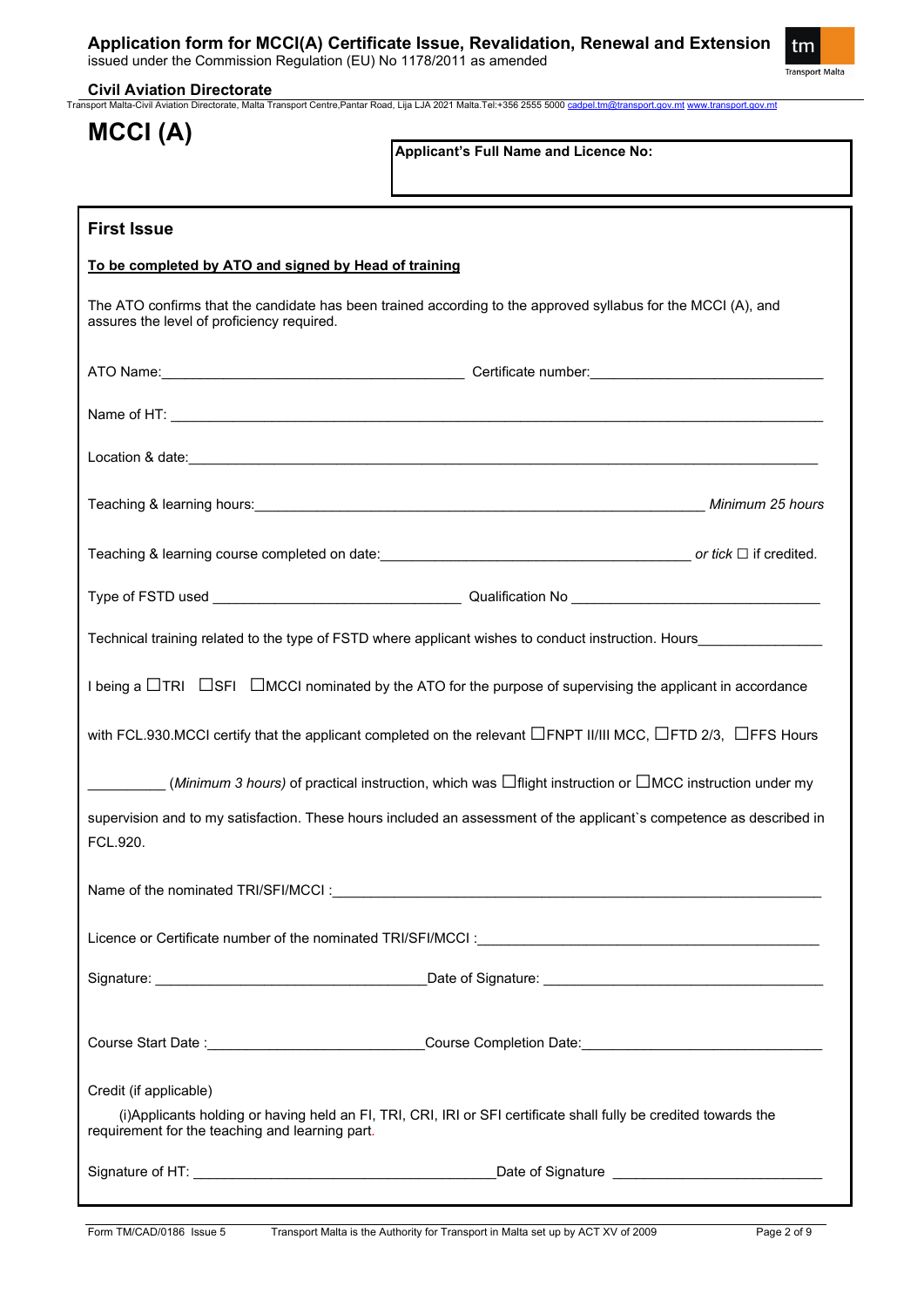

**Civil Aviation Directorate**

Transport Malta-Civil Aviation Directorate, Malta Transport Centre,Pantar Road, Lija LJA 2021 Malta.Tel:+356 2555 5000 [cadpel.tm@transport.gov.mt](mailto:cadpel.tm@transport.gov.mt) [www.transport.gov.mt](http://www.transport.gov.mt/)

# **Appendix 1 MCCI (A) – Revalidation**

**Applicant's Full Name and Licence No:**

### **For revalidation**

of an MCCI(A) certificate, the holder shall fulfil the following within the last12 months of the validity period of the MCCI certificate :

# **To be completed by ATO and signed by Head of Training**

| I being a $\Box$ TRI $\Box$ SFI $\Box$ MCCI nominated by the ATO for the purpose of supervising the applicant in accordance                                                                                                    |  |
|--------------------------------------------------------------------------------------------------------------------------------------------------------------------------------------------------------------------------------|--|
| with FCL.930.MCCI certify that the applicant completed on the relevant $\Box$ FNPT II/III MCC, $\Box$ FTD 2/3, $\Box$ FFS Hours                                                                                                |  |
| ( <i>Minimum 3 hours)</i> of practical instruction, which was $\Box$ flight instruction or $\Box$ MCC instruction under my                                                                                                     |  |
| supervision and to my satisfaction. These hours included an assessment of the applicant's competence as described in<br>FCL.920.                                                                                               |  |
| Name of the nominated TRI/SFI/MCCI: Cambridge Contract Contract Contract Contract Contract Contract Contract Contract Contract Contract Contract Contract Contract Contract Contract Contract Contract Contract Contract Contr |  |
|                                                                                                                                                                                                                                |  |
| Signature of the nominated TRI/SFI/MCCI: __________________________ Date of Signature: _______________________                                                                                                                 |  |
|                                                                                                                                                                                                                                |  |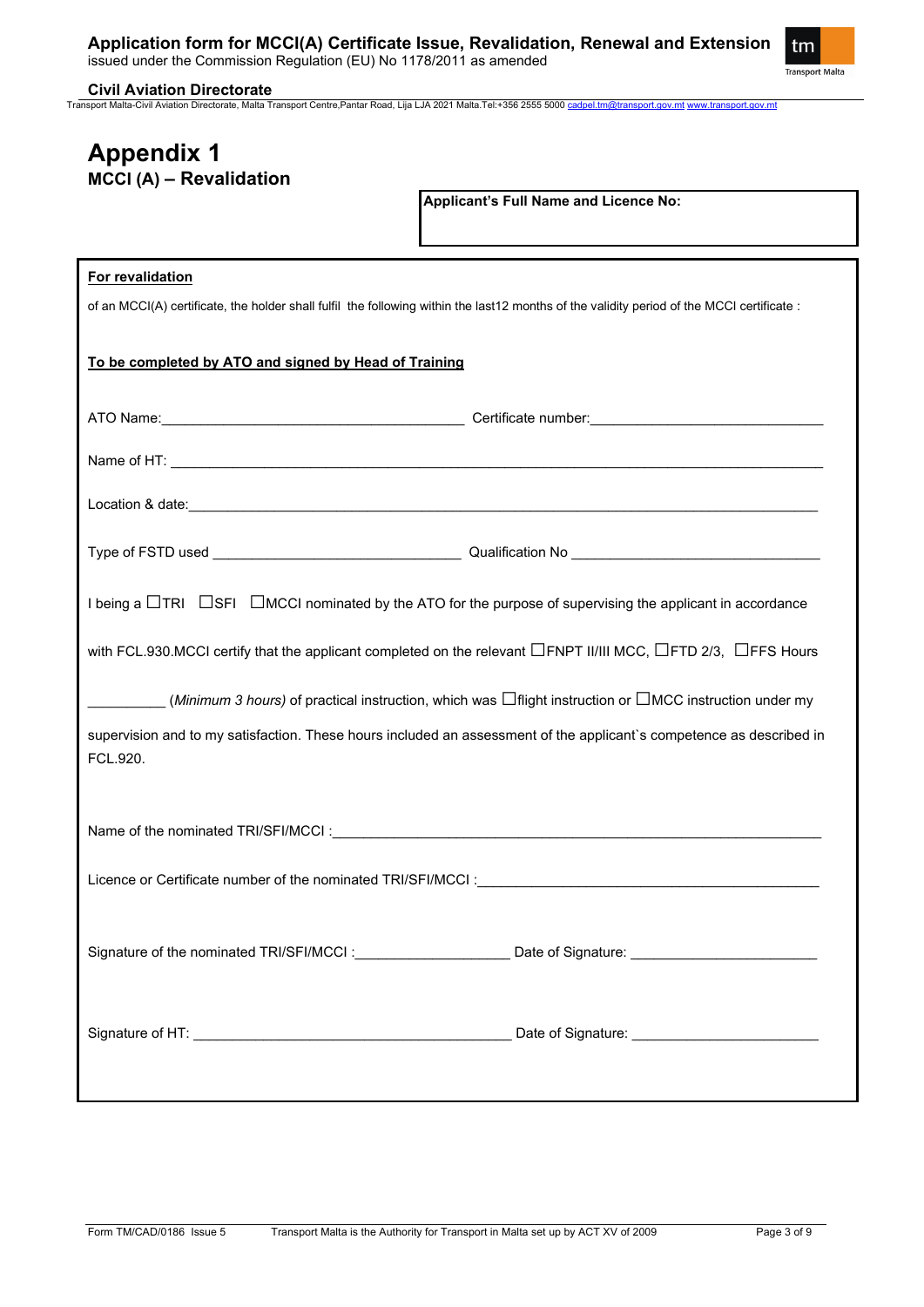

#### **Civil Aviation Directorate**

Transport Malta-Civil Aviation Directorate, Malta Transport Centre,Pantar Road, Lija LJA 2021 Malta.Tel:+356 2555 5000 [cadpel.tm@transport.gov.mt](mailto:cadpel.tm@transport.gov.mt) [www.transport.gov.mt](http://www.transport.gov.mt/)

# **Appendix 2**

**MCCI (A) - Renewal**

**Applicant's Full Name and Licence No:**

| For Renewal.<br>If the MCCI certificate has lapsed, the applicant shall, within a period of 12 months before renewal complete:   |                                                   |  |  |  |
|----------------------------------------------------------------------------------------------------------------------------------|---------------------------------------------------|--|--|--|
| To be completed by ATO and signed by Head of Training                                                                            |                                                   |  |  |  |
|                                                                                                                                  |                                                   |  |  |  |
|                                                                                                                                  |                                                   |  |  |  |
|                                                                                                                                  |                                                   |  |  |  |
|                                                                                                                                  |                                                   |  |  |  |
| Technical training related to the type of FSTD where applicant wishes to conduct instruction. Hours                              |                                                   |  |  |  |
| I being a $\Box$ TRI $\Box$ SFI $\Box$ MCCI nominated by the ATO for the purpose of supervising the applicant in accordance      |                                                   |  |  |  |
| with FCL.930.MCCI certify that the applicant completed on the relevant $\Box$ FNPT II/III MCC, $\Box$ FTD 2/3, $\Box$ FFS Hours  |                                                   |  |  |  |
| ( <i>Minimum 3 hours)</i> of practical instruction, which was $\Box$ flight instruction or $\Box$ MCC instruction under my       |                                                   |  |  |  |
| supervision and to my satisfaction. These hours included an assessment of the applicant's competence as described in<br>FCL.920. |                                                   |  |  |  |
|                                                                                                                                  |                                                   |  |  |  |
|                                                                                                                                  |                                                   |  |  |  |
|                                                                                                                                  |                                                   |  |  |  |
| Signature of the nominated TRI/SFI/MCCI: Calculary Cate of Signature: Calculary Communication Communication Co                   |                                                   |  |  |  |
|                                                                                                                                  | Date of Signature: ______________________________ |  |  |  |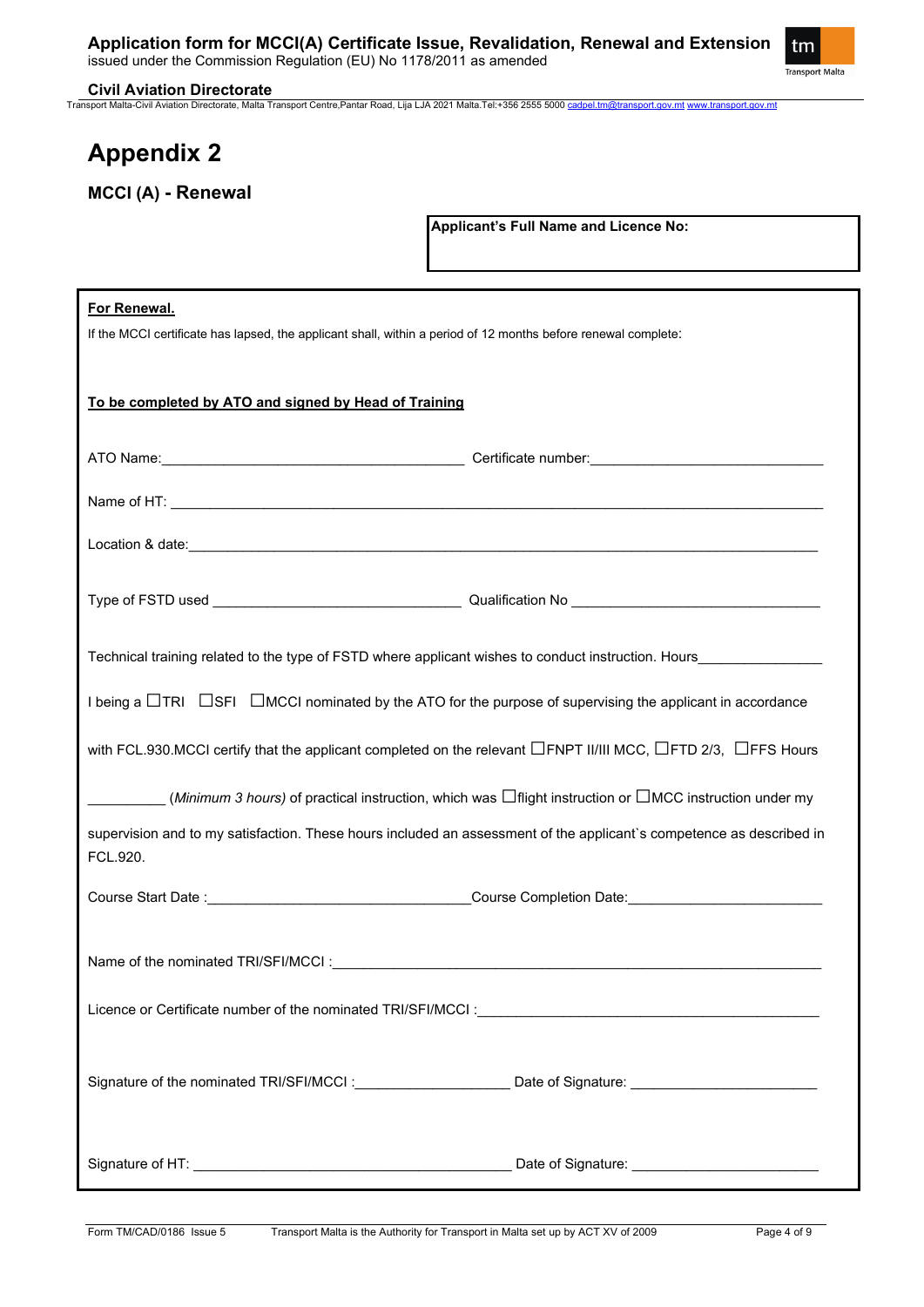

#### **Civil Aviation Directorate**

Transport Malta-Civil Aviation Directorate, Malta Transport Centre,Pantar Road, Lija LJA 2021 Malta.Tel:+356 2555 5000 [cadpel.tm@transport.gov.mt](mailto:cadpel.tm@transport.gov.mt) [www.transport.gov.mt](http://www.transport.gov.mt/)

# **Appendix 3**

# **MCCI (A) – Extension to other FSTDs**

**Applicant's Full Name and Licence No:**

| To be completed by ATO and signed by Head of Training                                                                                                                                                                          |  |  |  |  |  |
|--------------------------------------------------------------------------------------------------------------------------------------------------------------------------------------------------------------------------------|--|--|--|--|--|
|                                                                                                                                                                                                                                |  |  |  |  |  |
|                                                                                                                                                                                                                                |  |  |  |  |  |
|                                                                                                                                                                                                                                |  |  |  |  |  |
|                                                                                                                                                                                                                                |  |  |  |  |  |
| I being a $\Box$ TRI $\Box$ SFI $\Box$ MCCI nominated by the ATO for the purpose of supervising the applicant in accordance                                                                                                    |  |  |  |  |  |
| with FCL.930.MCCI certify that the applicant completed on the relevant □FNPT II/III MCC, □FTD 2/3, □FFS Hours                                                                                                                  |  |  |  |  |  |
| ( <i>Minimum 3 hours)</i> of practical instruction, which was $\Box$ flight instruction or $\Box$ MCC instruction under my                                                                                                     |  |  |  |  |  |
| supervision and to my satisfaction. These hours included an assessment of the applicant's competence as described in<br>FCL.920.                                                                                               |  |  |  |  |  |
|                                                                                                                                                                                                                                |  |  |  |  |  |
| Licence or Certificate number of the nominated TRI/SFI/MCCI : Cambridge Control of the control of the nominated TRI/SFI/MCCI : Cambridge Control of the control of the control of the control of the control of the control of |  |  |  |  |  |
| Signature of the nominated TRI/SFI/MCCI: Date of Signature: Date of Signature:                                                                                                                                                 |  |  |  |  |  |
|                                                                                                                                                                                                                                |  |  |  |  |  |
|                                                                                                                                                                                                                                |  |  |  |  |  |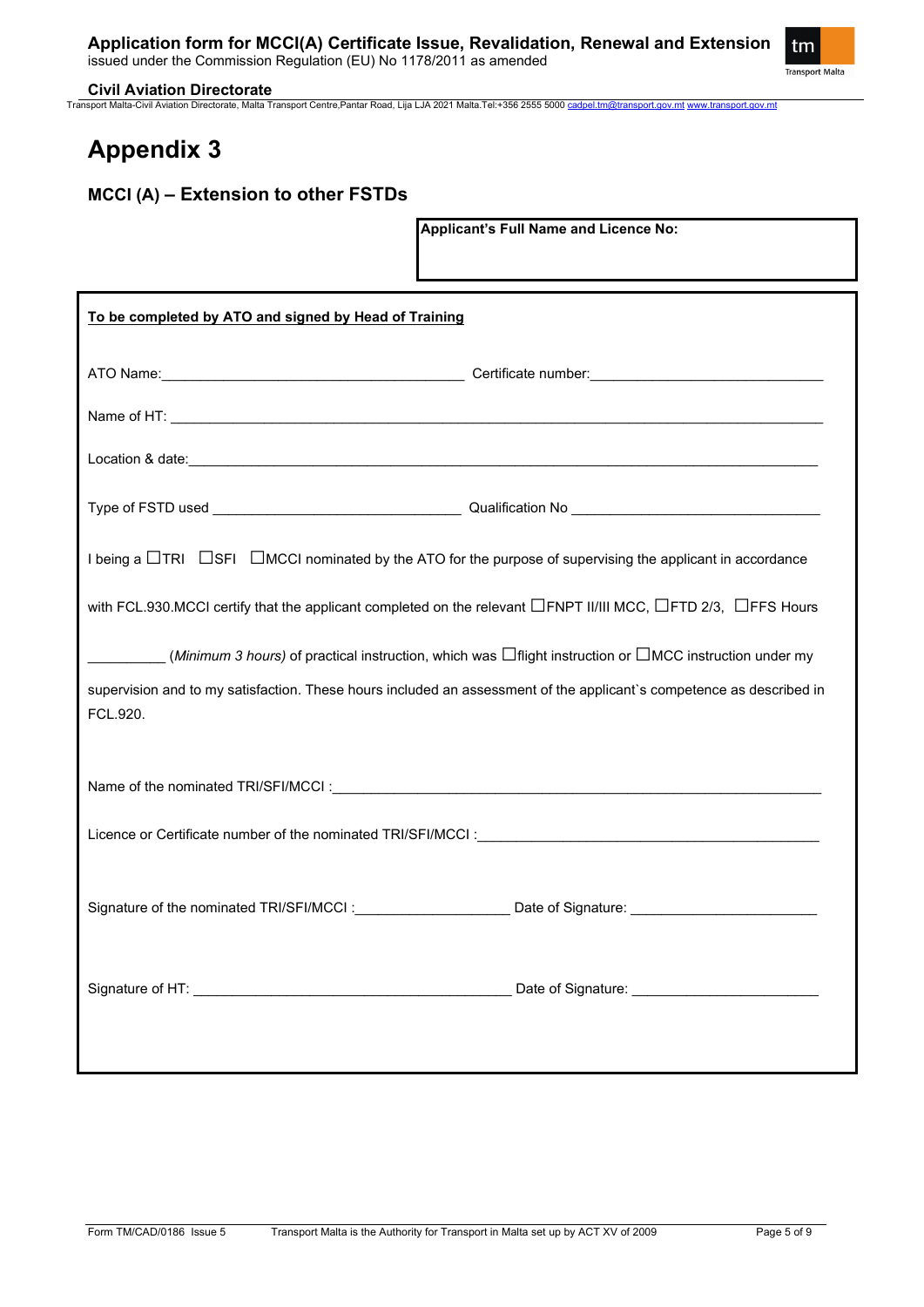# **Application form for MCCI(A) Certificate Issue, Revalidation, Renewal and Extension**

issued under the Commission Regulation (EU) No 1178/2011 as amended



### **Civil Aviation Directorate**

Transport Malta-Civil Aviation Directorate, Malta Transport Centre,Pantar Road,Lija LJA 2021 Malta.Tel:+356 2555 5000 [cadpel.tm@transport.gov.mt](mailto:cadpel.tm@transport.gov.mt) [www.transport.gov.mt](http://www.transport.gov.mt/)

# **Appendix 4**

# **Assessment of Competence**

**Applicant's Full Name and Licence No:**

 $P = PASS$   $F = FAIL$ 

| Competence                                    | Performance                                                                                          | P | F | <b>Examiner</b> | Knowledge                                                                                                                                              | P | F | <b>Examiner</b> |
|-----------------------------------------------|------------------------------------------------------------------------------------------------------|---|---|-----------------|--------------------------------------------------------------------------------------------------------------------------------------------------------|---|---|-----------------|
| Prepare resources                             | Ensure adequate facilities                                                                           |   |   |                 | Understand objectives                                                                                                                                  |   |   |                 |
|                                               | Prepares briefing material                                                                           |   |   |                 | Available tools                                                                                                                                        |   |   |                 |
|                                               | Manages available tools                                                                              |   |   |                 | Competency based training methods                                                                                                                      |   |   |                 |
|                                               | plans training within the training<br>envelope of the training platform, as<br>determined by the ATO |   |   |                 | understands the training envelope of the training<br>platform, as determined by the ATO and avoids<br>training beyond the boundaries of this envelope. |   |   |                 |
| Create a climate conducive to                 | Establishes credentials                                                                              |   |   |                 | Barriers to learning                                                                                                                                   |   |   |                 |
| Learning                                      | Role models appropriate behaviour                                                                    |   |   |                 | Learning styles                                                                                                                                        |   |   |                 |
|                                               | <b>Clarifies roles</b>                                                                               |   |   |                 |                                                                                                                                                        |   |   |                 |
|                                               | States objectives                                                                                    |   |   |                 |                                                                                                                                                        |   |   |                 |
|                                               | Ascertains and supports trainees needs                                                               |   |   |                 |                                                                                                                                                        |   |   |                 |
| Present knowledge                             | Communicates clearly                                                                                 |   |   |                 | Teaching methods                                                                                                                                       |   |   |                 |
|                                               | Creates and sustains realism                                                                         |   |   |                 |                                                                                                                                                        |   |   |                 |
|                                               | Looks for training opportunities                                                                     |   |   |                 |                                                                                                                                                        |   |   |                 |
| Integrate TEM or CRM                          | Makes TEM or CRM links with technical<br>training.                                                   |   |   |                 | HF, TEM or CRM.                                                                                                                                        |   |   |                 |
|                                               | makes upset prevention links with<br>technical training                                              |   |   |                 | Causes and countermeasures against undesired<br>aircraft states                                                                                        |   |   |                 |
| Manage Time to achieve<br>training objectives | Allocate time appropriate to achieving<br>competency objective                                       |   |   |                 | Syllabus time allocation                                                                                                                               |   |   |                 |
|                                               |                                                                                                      |   |   |                 |                                                                                                                                                        |   |   |                 |
| Facilitate learning                           | Encourage trainee participation                                                                      |   |   |                 | Facilitation                                                                                                                                           |   |   |                 |
|                                               | Motivating, patient, confident, assertive                                                            |   |   |                 | How to give constructive feedback                                                                                                                      |   |   |                 |
|                                               | manner<br>Conducts one-to-one coaching                                                               |   |   |                 | How to encourage trainees to ask questions and<br>seek advice                                                                                          |   |   |                 |
|                                               |                                                                                                      |   |   |                 |                                                                                                                                                        |   |   |                 |
| Assesses trainee                              | Encourages mutual Support<br>Assess and encourage trainee self-                                      |   |   |                 | Observation techniques                                                                                                                                 |   |   |                 |
| performance                                   | assessment of performance against                                                                    |   |   |                 |                                                                                                                                                        |   |   |                 |
|                                               | Competency standards                                                                                 |   |   |                 | Methods for recording Observations                                                                                                                     |   |   |                 |
|                                               | Makes assessment decision and provide<br>clear feedback                                              |   |   |                 |                                                                                                                                                        |   |   |                 |
|                                               | Observes CRM behaviour                                                                               |   |   |                 |                                                                                                                                                        |   |   |                 |
| Monitor and review progress                   | Compare individual outcomes to defined<br>objectives                                                 |   |   |                 | Learning styles                                                                                                                                        |   |   |                 |
|                                               |                                                                                                      |   |   |                 | Strategies for training adaptation to meet                                                                                                             |   |   |                 |
|                                               | Identify individual differences in<br>learning rates                                                 |   |   |                 | individual needs                                                                                                                                       |   |   |                 |
|                                               | Apply appropriate corrective action                                                                  |   |   |                 |                                                                                                                                                        |   |   |                 |
| Evaluate training sessions                    | Elicits feedback from trainees.                                                                      |   |   |                 | Competency unit and associated elements                                                                                                                |   |   |                 |
|                                               | Tracks training session processes                                                                    |   |   |                 | Performance Criteria                                                                                                                                   |   |   |                 |
|                                               | against competence criteria                                                                          |   |   |                 |                                                                                                                                                        |   |   |                 |
|                                               | Keeps appropriate records                                                                            |   |   |                 |                                                                                                                                                        |   |   |                 |
| Report outcome                                | Report accurately using only observed<br>actions and events                                          |   |   |                 | Phase training objectives                                                                                                                              |   |   |                 |
|                                               |                                                                                                      |   |   |                 | Individual versus systemic weaknesses                                                                                                                  |   |   |                 |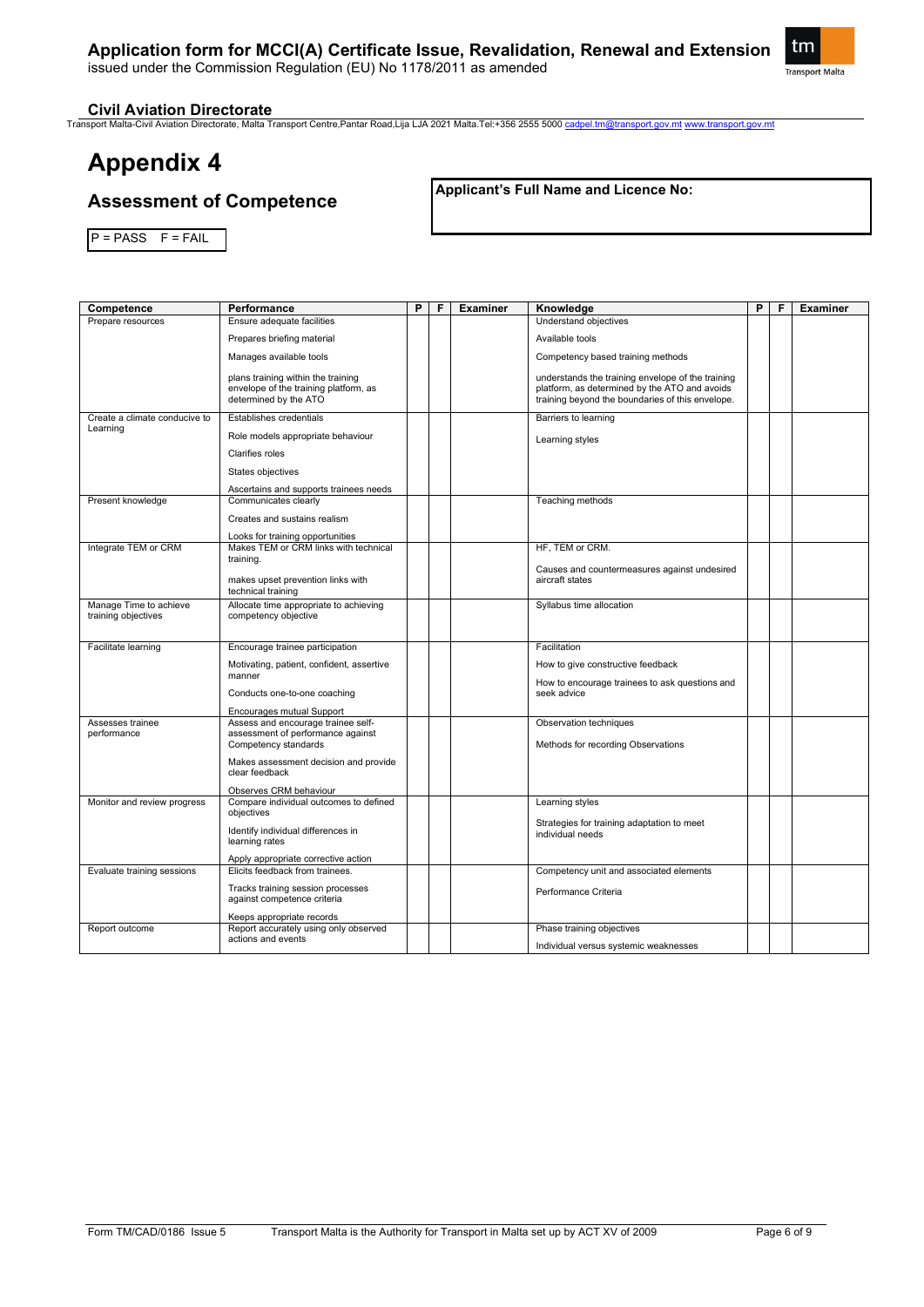### **Civil Aviation Directorate**

Transport Malta-Civil Aviation Directorate, Malta Transport Centre,Pantar Road,Lija LJA 2021 Malta.Tel:+356 2555 5000 [cadpel.tm@transport.gov.mt](mailto:cadpel.tm@transport.gov.mt) [www.transport.gov.mt](http://www.transport.gov.mt/)

# **Assessment of Competence**

|                                                                                                                                                                                                                     | <b>Applicant's Full Name and Licence No:</b>                                                                   |
|---------------------------------------------------------------------------------------------------------------------------------------------------------------------------------------------------------------------|----------------------------------------------------------------------------------------------------------------|
| To be completed by the Instructor                                                                                                                                                                                   |                                                                                                                |
|                                                                                                                                                                                                                     | Off Chocks/Start: ____________________On Chocks/Finish: ______________________Total Time: ________________     |
|                                                                                                                                                                                                                     | FSTD Identification Number of simulator used (which must be issued in accordance with Commission Regulation    |
|                                                                                                                                                                                                                     |                                                                                                                |
| $\Box$ Revalidation<br>$\Box$ Initial<br><b>Assessment for:</b>                                                                                                                                                     | $\Box$ Renewal                                                                                                 |
| <b>Result</b><br>Assessment of Competence □ Pass □ Fail                                                                                                                                                             | <b>Applicant's Signature:</b>                                                                                  |
| $\Box$ I recommend further training with an Instructor before re-test- See Remarks                                                                                                                                  |                                                                                                                |
| $\Box$ I do not consider further flight or theoretical instruction necessary before re-test<br>Record reasons why item(s) was failed or test was incomplete. Record training required or recommended if applicable. |                                                                                                                |
|                                                                                                                                                                                                                     |                                                                                                                |
|                                                                                                                                                                                                                     | Last, and First Name of Instructor: ___________________________________Instructor Licence number: ____________ |
| Signature of Instructor:                                                                                                                                                                                            | Date of Signature:                                                                                             |
|                                                                                                                                                                                                                     |                                                                                                                |
|                                                                                                                                                                                                                     |                                                                                                                |

tm Transport Malta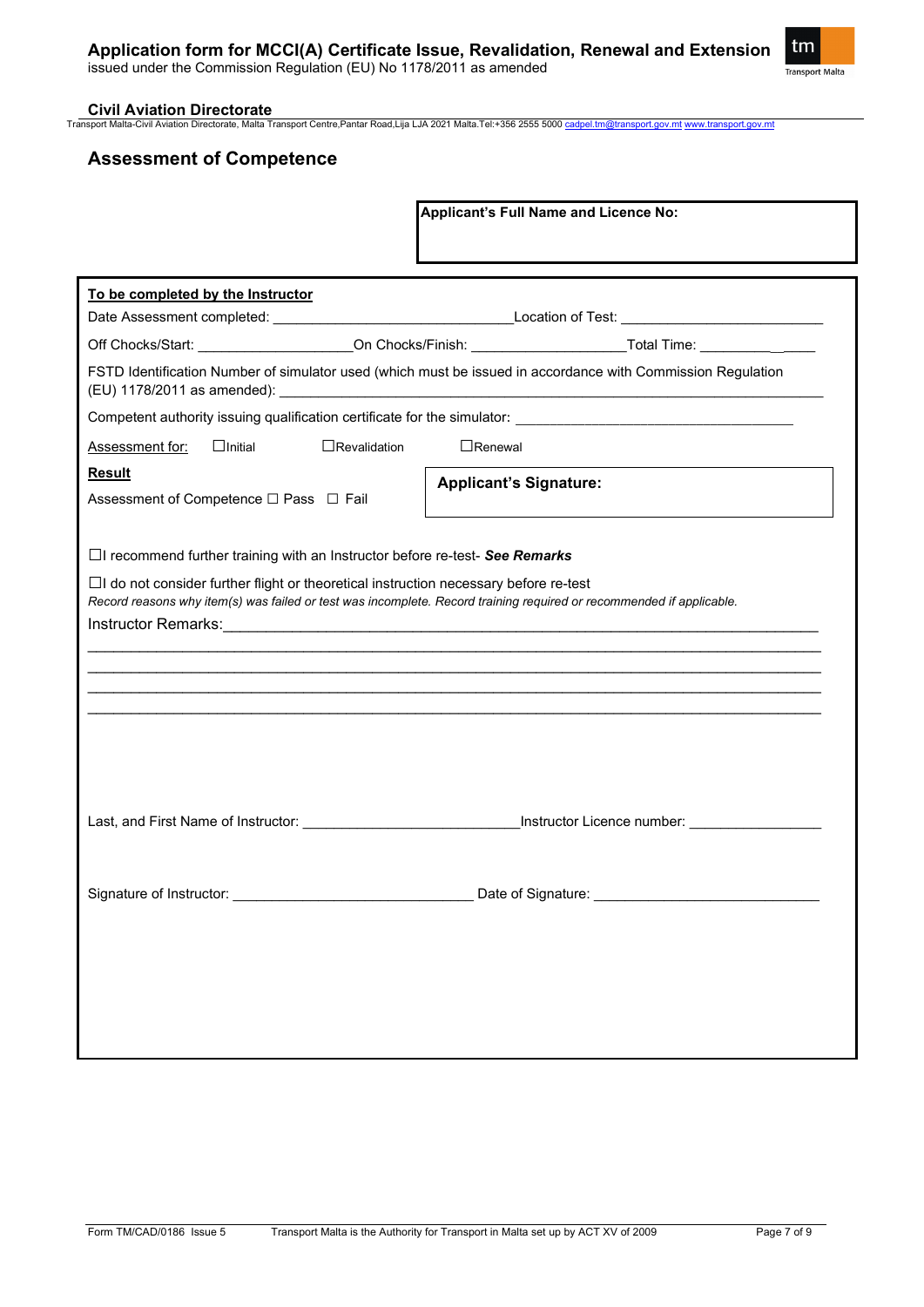

### **Civil Aviation Directorate**

Transport Malta-Civil Aviation Directorate, Malta Transport Centre,Pantar Road,Lija LJA 2021 Malta.Tel:+356 2555 5000 [cadpel.tm@transport.gov.mt](mailto:cadpel.tm@transport.gov.mt) [www.transport.gov.mt](http://www.transport.gov.mt/)

# **MCCI (A) Certificate First Issue**

# **Submission Instructions**

| <b>Submission Instructions</b><br><b>Documents required:</b>                                                                                                                                    | <b>Office</b><br><b>Use</b><br>Only |
|-------------------------------------------------------------------------------------------------------------------------------------------------------------------------------------------------|-------------------------------------|
| A copy of the Malta ID Card (both sides) or Passport [Original has to be presented<br>1.<br>before licence is collected / Not required if the applicant already holds a Malta part FCL licence. | $^{\circledR}$                      |
| A copy of the Licence held.<br>2.                                                                                                                                                               | $^{\circledR}$                      |
| Log Book - All flight instruction must be signed by the instructor.<br>3.                                                                                                                       | $^\circledR$                        |
| Copy of Instructor Certificate if credit is given - if applicable.<br>4.                                                                                                                        | $^{\circledR}$                      |
| Copy of ATO Approval Certificate if not issued by Transport Malta.<br>5.                                                                                                                        | $\circledS$                         |
| 6.<br>Assessment of Competence Report.                                                                                                                                                          | $^{\circledR}$                      |
| <b>MCCI Course Completion Certificate.</b><br>7.                                                                                                                                                | $^\circledR$                        |
| Certificate of training completed for MCCI(A) revalidation or renewal.<br>8.                                                                                                                    | $^{\circledR}$                      |
| Copy of Licence /instructor Certificate of the instructor supervising the applicant.<br>9.                                                                                                      | $^{\circledR}$                      |
| 10. Copy of the FSTD qualification Certificate.                                                                                                                                                 | ⅏                                   |

### **It is important to send all the documents to avoid a delay in the issue of the rating.**

### **Transport Malta – Civil Aviation Directorate Bank Details:**

Bank Name: Bank of Valletta Bank Branch: Naxxar Bank Address: 38, Triq tal-Labour, Naxxar NXR 9020 Bank's BIC Code: VALLMTMT Sort Code: 22013 Account Holder: Transport Malta – Civil Aviation Directorate Account No: 12000580013 IBAN No: MT13VALL 22013 0000 000 12000 5800 13

**Fee**: The applicable fee in the Malta Air Navigation Order / Scheme of Charges on the Transport Malta website has to be submitted with the application.

**Queries**: If you need additional information send an email to [cadpel.tm@transport.gov.mt](mailto:cadpel.tm@transport.gov.mt) to the attention

of **Personnel Licensing Section, Transport Malta Civil Aviation Directorate** - giving your contact telephone number.

Send completed form to:

**Transport Malta - CAD, Personnel Licensing Section, Pantar Road Lija, LJA 2021, Malta.**